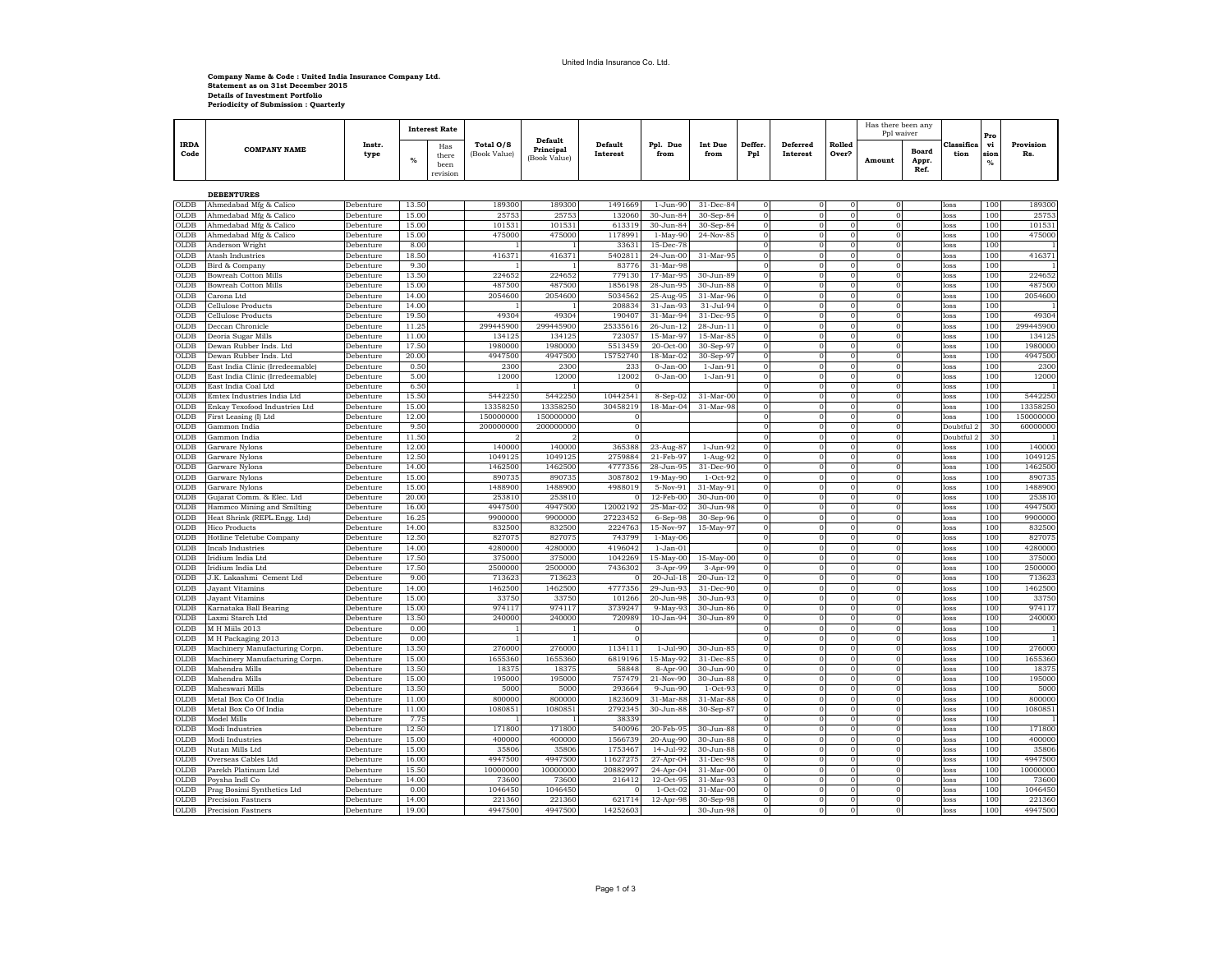## United India Insurance Co. Ltd.

|                            |                                                |                          |                | <b>Interest Rate</b>             |                           |                                      |                            |                              |                              |                             |                      |                 | Has there been any<br>Ppl waiver |                        |                     |                             |                  |
|----------------------------|------------------------------------------------|--------------------------|----------------|----------------------------------|---------------------------|--------------------------------------|----------------------------|------------------------------|------------------------------|-----------------------------|----------------------|-----------------|----------------------------------|------------------------|---------------------|-----------------------------|------------------|
| <b>IRDA</b><br>Code        | <b>COMPANY NAME</b>                            | Instr.<br>type           | %              | Has<br>there<br>heen<br>revision | Total O/S<br>(Book Value) | Default<br>Principal<br>(Book Value) | <b>Default</b><br>Interest | Ppl. Due<br>from             | <b>Int Due</b><br>from       | Deffer.<br>P <sub>p</sub> 1 | Deferred<br>Interest | Rolled<br>Over? | Amount                           | Board<br>Appr.<br>Ref. | Classifica<br>tion  | vi<br>sion<br>$\frac{9}{6}$ | Provision<br>Rs. |
| 0LDB                       | <b>Punjab Anand Batteries</b>                  | Debenture                | 13.50          |                                  | 411250                    | 411250                               | 1670331                    | $12-Apr-89$                  | 31-Dec-86                    |                             | $\Omega$             |                 |                                  |                        | loss                | 100                         | 411250           |
| OLDB                       | Rathi Alloys & Steel Ltd                       | Debenture                | 14.00          |                                  | 1440000                   | 1440000                              | 4214651                    | 9-Jan-99                     | 30-Jun-93                    |                             |                      |                 |                                  |                        | loss                | 100                         | 1440000          |
| <b>SICLE</b>               | Remington Rand Of India                        | Debenture                | 15.00          |                                  | 718250                    | 718250                               | 2662097                    | 25-Nov-93                    | 30-Sep-92                    |                             |                      |                 |                                  |                        | oss                 | 100                         | 718250           |
| <b>SLDB</b>                | Sahu Minerals & Properties                     | Debenture                | 7.75           |                                  |                           |                                      | 372                        |                              |                              |                             |                      |                 |                                  |                        | oss                 | 100                         |                  |
| OLDB                       | Secals Ltd                                     | Debenture                | 20.00          |                                  | 1000000                   | 1000000                              | 3650548                    | 13-Nov-96                    | 31-Dec-96                    |                             |                      |                 |                                  |                        | oss                 | 100                         | 1000000          |
| <b>SLDB</b>                | Secals Ltd                                     | Debenture                | 22.00          |                                  | 4484500                   | 4484500                              | 16574620                   |                              | 31-Dec-96                    |                             |                      |                 |                                  |                        | oss                 | 100                         | 4484500          |
| <b>OLDB</b><br><b>OLDB</b> | Shree Maheshwar Hydel 2031<br>Shree Synthetics | Debenture<br>Debenture   | 0.00<br>12.50  |                                  | 646800                    | 646800                               | 1314035                    | $15-Apr-01$<br>27-Dec-98     | $15-Apr-01$<br>30-Jun-97     |                             | 16493410             |                 |                                  |                        | Doubtful<br>loss    | 100<br>100                  | 646800           |
| 0LDB                       | Shree Synthetics                               | Debenture                | 18.50          |                                  | 660853                    | 66085                                | 2121985                    | 25-Jan-96                    | 25-Jul-97                    |                             | $\Omega$             | $\Omega$        | $\Omega$                         |                        | loss                | 100                         | 660853           |
| OLD <sub>R</sub>           | Shree Vallabh Glass                            | Debenture                | 13.50          |                                  | 28500                     | 28500                                | 146608                     | 1-Aug-89                     | 31-Dec-83                    | 0                           | $\Omega$             | $\Omega$        | $\Omega$                         |                        | loss                | 100                         | 28500            |
| OLDB                       | SIV Industries Ltd                             | Debenture                | 15.00          |                                  | 3780000                   | 3780000                              | 7801644                    | 18-Feb-00                    | $30-Sep-00$                  | 0                           | $\Omega$             | $\Omega$        | $\Omega$                         |                        | loss                | 100                         | 3780000          |
| <b>OLDB</b>                | SIV Industries Ltd                             | Debenture                | 15.00          |                                  | 19790000                  | 1979000                              | 38260274                   | 23-Apr-00                    | 30-Sep-00                    |                             | $\Omega$             | $\Omega$        | $\Omega$                         |                        | loss                | 100                         | 19790000         |
| OLDB                       | SIV Industries Ltd                             | Debenture                | 17.50          |                                  | 650000                    | 65000                                | 1785480                    | 22-Aug-00                    | 31-Dec-00                    | $\Omega$                    |                      |                 |                                  |                        | loss                | 100                         | 650000           |
| OLDB                       | SIV Industries Ltd                             | Debenture                | 17.50          |                                  | 2580000                   | 2580000                              | 598135                     | 14-Feb-0                     | 31-Dec-00                    |                             |                      |                 |                                  |                        | loss                | 100                         | 258000           |
| OLDB                       | Standard Industries Ltd                        | Debenture                | 0.00           |                                  |                           |                                      |                            |                              | $31-Mar-0$                   |                             | 1070472              |                 |                                  |                        | loss                | 100                         |                  |
| OLDB                       | Synthetics & Chemicals                         | Debenture                | 12.50          |                                  | 306520                    | 30652                                | 620650                     | 21-Aug-9                     | 30-Sep-95                    |                             |                      |                 |                                  |                        | loss                | 100                         | 306520           |
| $_{\text{OLDB}}$           | Synthetics & Chemicals                         | Debenture                | 14.00          |                                  | 4800000                   | 4800000                              | 12951918                   | 12-Aug-96                    | 31-Mar-95                    |                             |                      |                 |                                  |                        | loss                | 100                         | 4800000          |
| <b>DLDB</b>                | Tata Cons Proj Ltd                             | Debenture                | 10.00          |                                  | 200000                    | 20000                                | 258719                     |                              | $29-Dec-00$                  |                             | $\Omega$             | $\Omega$        | $\Omega$                         |                        | loss                | 100                         | 200000           |
| OLDB                       | Tata Cons Proi Ltd                             | Debenture                | 10.00          |                                  | 400000                    | 40000                                | 517439                     | $8-Mar-0$                    | $29 - Dec - 96$              |                             | $\Omega$             | $\Omega$        | $\Omega$                         |                        | loss                | 100                         | 400000           |
| OLDB                       | The Pharmaceutical Prod I Ltd                  | Debenture                | 18.50          |                                  | 26000                     | 2600                                 | 14443                      |                              |                              |                             |                      | $\Omega$        | $\Omega$                         |                        | loss                | 10                          | 26000            |
| OLDB                       | <b>Travancore Rayons Ltd</b>                   | Debenture                | 15.00          |                                  | 23455                     | 23455                                | 1086710                    | $1-Jul-85$                   | $1-Jan-85$                   |                             |                      |                 |                                  |                        | loss                | 100                         | 234553           |
| OLDB                       | Western Paques Ltd                             | Debenture                | 18.00          |                                  | 6926500                   | 6926500                              | 21805583                   | 12-Dec-99                    | 30-Jun-96                    |                             |                      |                 |                                  |                        | loss                | 100                         | 6926500          |
|                            |                                                |                          |                |                                  | 786675812                 | 786675812                            | 374051085                  |                              |                              |                             | 17563882             |                 |                                  |                        |                     |                             | 646675812        |
|                            | <b>TERM LOAN</b>                               |                          |                |                                  |                           |                                      |                            |                              |                              |                             |                      |                 |                                  |                        |                     |                             |                  |
| <b>OTLW</b>                | Deepak Insulated Cables                        | Term Loan                | 12.00          |                                  | 313638                    | 313638                               | 6383481                    | 30-Jun-86                    | 30-Jun-86                    |                             | $\Omega$             |                 |                                  |                        | 0 loss              | 100                         | 313638           |
| OTLW                       | Fine Salt Works Ltd                            | Term Loan                | 21.00          |                                  | 5009445                   | 5009445                              | 193498279                  | 15-Jan-99                    | 14-Oct-98                    |                             | $\Omega$             | $\Omega$        |                                  |                        | 0 loss              | 100                         | 5009445          |
| <b>OTLW</b>                | Flex Industries                                | Term Loan                | 0.00           |                                  |                           |                                      | $\Omega$                   |                              |                              | $\Omega$                    | $\Omega$             | $\Omega$        | $\Omega$                         |                        | 0 loss              | 100                         |                  |
| OTLW                       | Flex Industries                                | FITL                     | 0.00           |                                  | $\Omega$                  | 9173609                              | $\Omega$                   |                              |                              | $\Omega$                    | 9173609              | $\Omega$        | $\mathbf{0}$                     | 0 loss                 |                     | 100                         |                  |
| OTLW                       | Ganga Asbestos Cement Ltd                      | Term Loan                | 14.00          |                                  | 1740000                   | 174000                               | 268711885                  | 30-Jun-94                    | $31-Mar-9$                   | 0                           |                      |                 |                                  | 0 loss                 |                     | 100                         | 1740000          |
| OTLW                       | Ganga Asbestos Cement Ltd                      | Term Loar                | 14.00          |                                  | 15519                     | 15519                                | 729337                     | 30-Jun-9                     | 31-Mar-9                     |                             |                      |                 |                                  | 0 loss                 |                     | 100                         | 15519            |
| <b>OTLW</b>                | Gypsum Fibres India Ltd                        | Term Loan                | 16.00          |                                  | 70000                     | 70000                                | 8543653                    | 31-Dec-94                    | 30-Sep-9                     |                             |                      |                 |                                  |                        | 0 loss              | 100                         | 70000            |
| OTLW                       | Hotline Cpt Ltd                                | Term Loan                | 12.50          |                                  | 192741                    | 192741                               | 576654                     | $1-Apr-06$                   | $1-Apr-06$                   |                             |                      |                 |                                  |                        | 0 loss<br>$0$ loss  | 100                         | 192741           |
| OTLW<br><b>YTLW</b>        | Hotline Cpt Ltd<br>Hyderabad Allwyn            | <b>FITI</b><br>Term Loan | 12.50<br>14.00 |                                  | 2500002                   | 650463<br>2500000                    | 1953488<br>58670899        | $1-Apr-06$<br>$1-Apr-96$     | $1-Apr-06$<br>30-Sep-94      |                             | 650463               |                 |                                  |                        | 0 loss              | 100<br>100                  | 2500002          |
| <b>OTLW</b>                | Hyderabad Allwyn                               | FITI                     | 14.00          |                                  |                           | 63229                                | 14947822                   | $1-Apr-96$                   | $1-Apr-95$                   | $\Omega$                    | 632297               | $\Omega$        |                                  |                        | $0$ loss            | 100                         |                  |
| OTLW                       | Hyderabad Allwyn                               | FITI                     | 14.00          |                                  | $\Omega$                  | 372752                               | 6333332                    | $1-Apr-96$                   | $1-Apr-95$                   | $\Omega$                    | 372752               | $\overline{0}$  |                                  |                        | 0 loss              | 100                         |                  |
| OTLW                       | Machinery Manufacturing Co                     | Term Loan                | 13.25          |                                  | 432408                    | 432408                               | 29294657                   | 30-Jun-92                    | 31-Mar-92                    |                             |                      |                 |                                  |                        | 0 loss              | 100                         | 432408           |
| OTLW                       | Machinery Manufacturing Co                     | Term Loan                | 14.44          |                                  | 104767                    | 104767                               | 99681798                   | 30-Jun-92                    | 31-Mar-92                    |                             |                      |                 |                                  |                        | 0 loss              | 100                         | 1047677          |
| <b>OTLW</b>                | Modi Carpets Ltd                               | Ferm Loan                | 11.00          |                                  | 762338                    | 76233                                | 29544642                   | 30-Sep-97                    | 30-Jun-97                    |                             |                      |                 |                                  |                        | 0 loss              | 100                         | 762338           |
| <b>OTLW</b>                | Modi Carpets Ltd                               | FITL                     | 14.00          |                                  |                           | 143253                               | 8223308                    | $1-Apr-0$                    | 30-Jun-97                    |                             | 143253               |                 |                                  |                        | 0 loss              | 100                         |                  |
| OTLW                       | Modi Industries                                | Term Loan                | 14.00          |                                  | 1850001                   | 1850000                              | 96543939                   | 30-Jun-97                    | 30-Jun-97                    |                             |                      |                 |                                  |                        | 0 loss              | 100                         | 1850001          |
| <b>OTLW</b>                | Modi Industries                                | FITL                     | 14.00          |                                  |                           | 17243                                | 0                          | 30-Jun-97                    | 30-Jun-97                    |                             | 17243                |                 |                                  |                        | 0 loss              | 100                         |                  |
| <b>OTLW</b>                | mysore paper mill                              | <b>Term Loan</b>         | 10.00          |                                  | 5034                      | 5034                                 | $\mathbf{0}$               | $0$ -Jan- $00$               | $0 - Jan-00$                 |                             |                      |                 |                                  |                        | 0 loss              | 100                         | 5034             |
| OTLW                       | mysore paper mill                              | Term Loan                | 10.00          |                                  | 8110                      | 8110                                 | $\Omega$                   | $0 - Jan-00$                 | $0 - Jan-00$                 |                             | $\Omega$             | $\Omega$        |                                  |                        | 0 loss              | 100                         | 8110             |
| ELMI                       | Neelachal Ispat                                | Term Loan                | 18.31          |                                  | 122000                    | 1220000                              | $\mathbf{0}$               | $0 - Jan-00$                 | $0 - Jan-00$                 |                             | $\Omega$             | $\Omega$        | $\Omega$                         |                        | 0 loss              | 100                         | 1220005          |
| ELMI                       | Neelachal Ispat                                | Term Loan                | 15.00          |                                  | 578195                    | 57819                                | $\Omega$                   | $0$ -Jan- $00$               | $0 - Jan-00$                 | 0                           | $\Omega$             | $\Omega$        | $\Omega$                         |                        | 0 loss              | 100<br>100                  | 578195           |
| ELMI                       | Neelachal Ispat                                | Term Loan                | 15.00          |                                  | 420507                    | 42050                                | $\mathbf{0}$               | $0 - Jan-00$                 | $0 - Jan-00$                 |                             | $\Omega$             | $\Omega$        | $\Omega$                         |                        | 0 loss              | 100                         | 420507           |
| ELMI<br>ELMI               | Neelachal Ispat<br>Neelachal Ispat             | FITI<br>FITL             | 15.00<br>15.00 |                                  |                           | 26665<br>13137                       |                            | $0 - Jan-00$<br>$0 - Jan-00$ | $0 - Jan-00$<br>$0 - Jan-00$ |                             | 266658<br>13137      |                 |                                  |                        | 0 loss<br>0 loss    | 100                         |                  |
| <b>ELMI</b>                | Neelachal Ispat                                | FITL                     | 15.00          |                                  |                           | 18864                                |                            | $0 - Jan-00$                 | $0 - Jan-00$                 |                             | 18864                |                 |                                  |                        | 0 loss              | 100                         |                  |
| ELMI                       | Neelachal Ispat                                | <b>FITI</b>              | 15.00          |                                  |                           | 13719                                |                            | $0 - Jan-00$                 | $0 - Jan-00$                 |                             | 137194               |                 |                                  |                        | $0$ loss            | 100                         |                  |
| ELMI                       | Neelachal Ispat                                | <b>FITI</b>              | 15.00          |                                  |                           | 690484                               |                            | $0$ -Jan- $0$                | $0 - Jan - 00$               |                             | 690484               |                 |                                  |                        | $\overline{0}$ loss | 100                         |                  |
| <b>OTLW</b>                | Paper and Pulp Conversion                      | Term Loan                | 15.00          |                                  | 600002                    | 600000                               | 29873650                   | 30-Sep-94                    | $30$ -Sep-94                 |                             |                      | $\Omega$        |                                  |                        | 0 loss              | 100                         | 600002           |
| <b>OTLW</b>                | Paper and Pulp Conversion                      | FITI                     | 15.00          |                                  |                           | 277157                               | 1508690                    | 30-Sep-94                    | 30-Sep-94                    |                             | 277157               | $\Omega$        |                                  |                        | $0$ loss            | 100                         |                  |
| <b>OTLW</b>                | Paper and Pulp Conversion                      | <b>FITL</b>              | 15.00          |                                  |                           | 84169                                | 395283                     | 30-Sep-94                    | 30-Sep-94                    |                             | 84169                |                 |                                  |                        | 0 loss              | 100                         |                  |
| <b>OTLW</b>                | Petrofiles Coop                                | Ferm Loan                | 18.00          |                                  | 2067150                   | 2067150                              | 123748168                  | $1-Apr-9$                    | 31-Mar-9                     |                             |                      |                 |                                  |                        | 0 loss              | 100                         | 2067150          |
| <b>OTLW</b>                | Petrofiles Coop                                | Ferm Loan                | 20.00          |                                  | 155036                    | 1550365                              | 111161580                  | $1-Apr-9$                    | 31-Mar-95                    |                             |                      |                 |                                  |                        | 0 loss              | 100                         | 1550365          |
| <b>YTLW</b>                | Rajender Steels Ltd                            | Ferm Loan                | 19.00          |                                  | 302007                    | 302007                               | 183009279                  | 30-Jun-97                    | $30 - \frac{1}{110} - 97$    |                             |                      |                 |                                  |                        | $0$ loss            | 100                         | 3020078          |
| YTLW                       | Sahakeil Ltd                                   | Ferm Loan                | 12.00          |                                  | 110000                    | 110000                               | 41635100                   | 30-Jun-9'                    | 30-Jun-97                    |                             |                      |                 |                                  |                        | 0 loss              | 100                         | 1100001          |
| <b>TLW</b>                 | ahakeil Ltd                                    | Ferm Loan                | 14.00          |                                  | 200000                    | 20000                                | 8284271                    | 30-Jun-9'                    | 30-Jun-97                    |                             |                      |                 |                                  |                        | 0 loss              | 100                         | 200000           |
| <b>TLW</b>                 | ahakeil Ltd                                    | <b>Term Loan</b>         | 15.00          |                                  | 900000                    | 90000                                | 45543576                   | 30-Jun-97                    | 30-Jun-97                    |                             |                      |                 |                                  |                        | 0 loss              | 100                         | 900000           |
| <b>W.TC</b>                | Sahakeil Ltd                                   | <b>FITT</b>              | 14.00          |                                  |                           | 693939                               | 522357                     | 30-Jun-97                    | 30-Jun-97                    |                             | 693939               |                 |                                  |                        | 0 loss              | 100                         |                  |
| OTLW                       | Samrat Bicycles Ltd                            | Term Loan                | 14.00          |                                  | 1600000                   | 1600000                              | 103907856                  | 30-Sep-90                    | 30-Sep-90                    |                             | $\Omega$             | $\Omega$        | $\Omega$                         |                        | 0 loss              | 100                         | 1600000          |
| OTLW                       | Sanghi Polyesters                              | Term Loan                | 15.00          |                                  | 811000<br>899991          | 811000                               | 12419224                   | 31-Mar-99                    | 14-Feb-97                    | $\Omega$                    | $\Omega$             | $\Omega$        | $\Omega$                         |                        | 0 loss              | 100                         | 811000           |
| ELMI                       | Saurastra Cement                               | Term Loan                | 8.50           |                                  |                           |                                      |                            |                              |                              | $\Omega$                    | $\Omega$             | $\Omega$        | $\Omega$                         |                        | 0 loss              | 100                         | 899997           |
| <b>ELMI</b>                | Saurastra Cement                               | <b>FITL</b>              | 0.00           |                                  |                           | 7057299                              | $\Omega$                   |                              |                              |                             | 7057299              |                 |                                  |                        | 0 loss              | 100                         |                  |

1920 - 1920 - 1920 - 1920 - 1920 - 1920 - 1920 - 1920 - 1920 - 1920 - 1920 - 1920 - 1920 - 1920 - 1920 - 1920<br>1920 - 1920 - 1920 - 1920 - 1920 - 1920 - 1920 - 1920 - 1920 - 1920 - 1920 - 1920 - 1920 - 1920 - 1920 - 1920<br>19